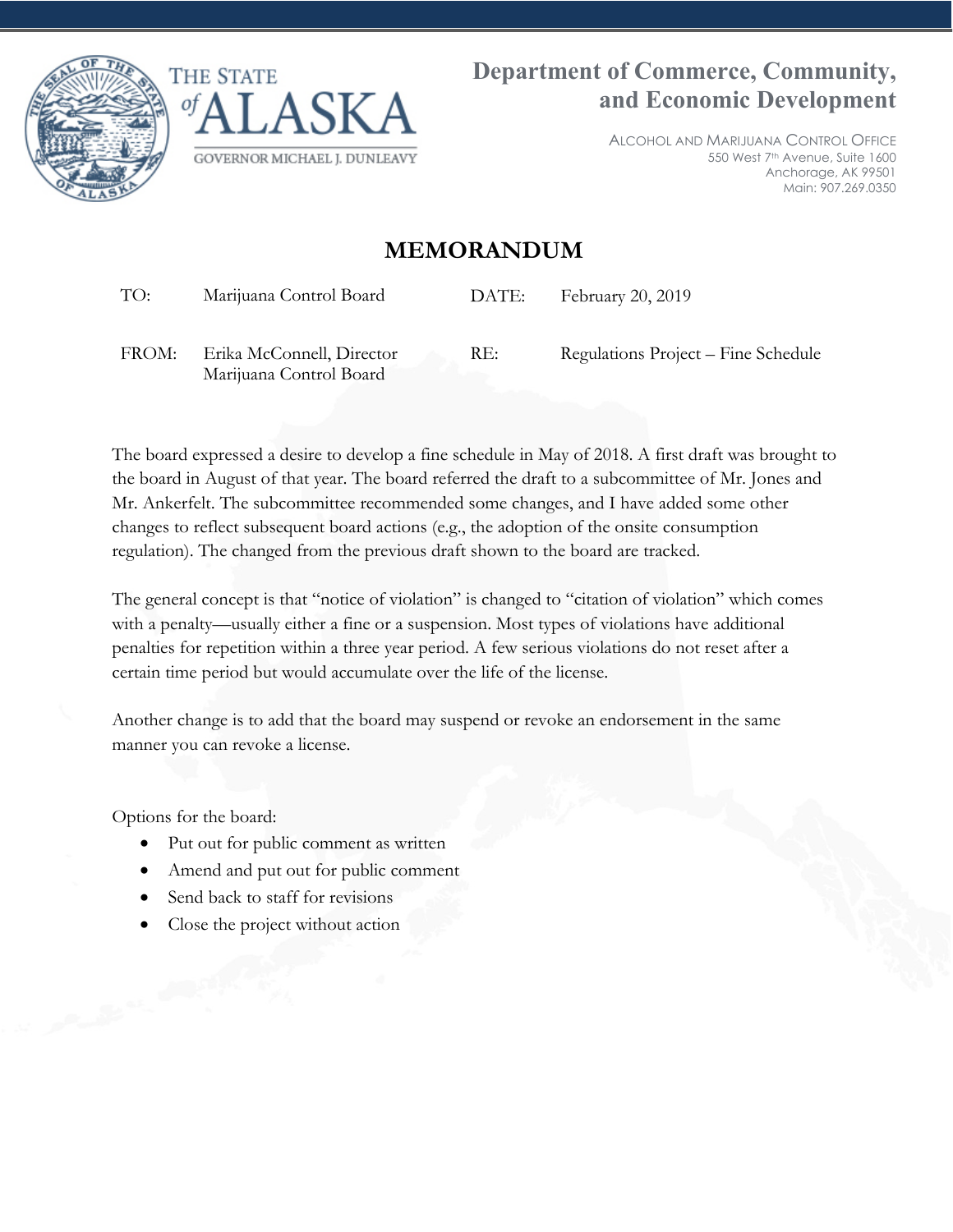3 AAC 306.805 is amended to read:

**3 AAC 306.805. Report [OR NOTICE OF VIOLATION].** (a) The director, an enforcement agent, an employee of the board, or a peace officer acting in an official capacity, may issue an inspection report[,] **or** an advisory report[, OR A NOTICE OF VIOLATION BEFORE TAKING ACTION TO SUSPEND OR REVOKE A MARIJUANA ESTABLISHMENT LICENSE].

(b) An inspection report documents an investigator's inspection of licensed premises. An inspection report must be prepared on a form the board prescribes and include information prescribed under AS 17.38 or this chapter or that the board requires.

(c) The director, an enforcement agent, an employee of the board, or a peace officer acting in an official capacity may issue an advisory notice when an incident occurs or a defect is noted that could result in a violation of a statute, regulation, or municipal ordinance. An advisory notice may result from an inspection report, but is not a basis for administrative action unless the incident or defect continues or is not corrected.

(d) **Repealed / / / \_ .** [THE DIRECTOR, AN ENFORCEMENT AGENT, AN EMPLOYEE OF THE BOARD, OR A PEACE OFFICER ACTING IN AN OFFICIAL CAPACITY MAY ISSUE A NOTICE OF VIOLATION IF AN INSPECTION REPORT OR OTHER CREDIBLE INFORMATION SHOWS A MARIJUANA ESTABLISHMENT IS IN VIOLATION OF AS 17.38, THIS CHAPTER, OR OTHER LAW RELATING TO MARIJUANA. THE NOTICE OF VIOLATION MUST BE DELIVERED TO THE MARIJUANA ESTABLISHMENT AT ITS LICENSED PREMISES, AND TO THE BOARD. THE NOTICE MUST DESCRIBE ANY VIOLATION, AND CITE THE APPLICABLE STATUTE, REGULATION, OR ORDER OF THE BOARD. A MARIJUANA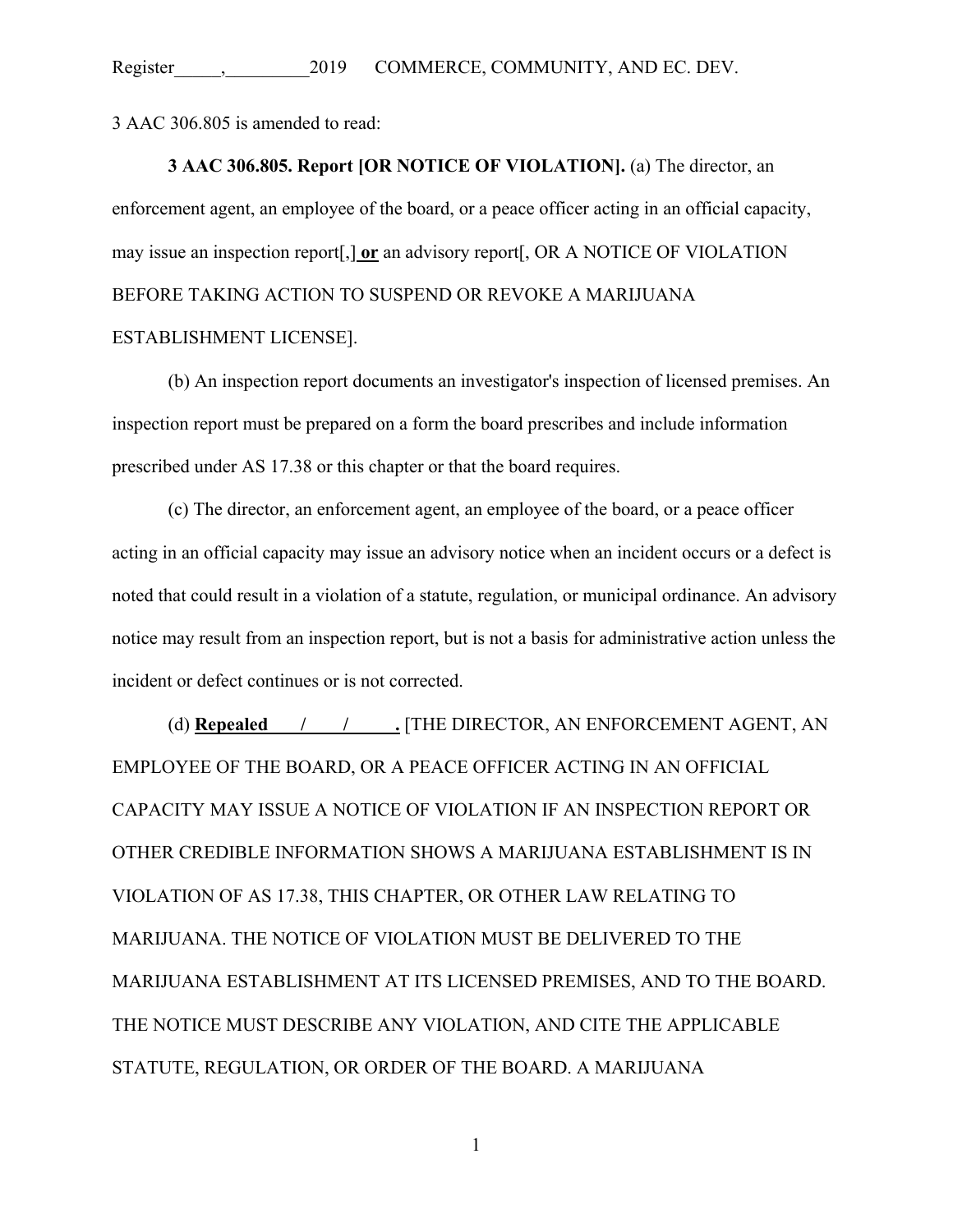ESTABLISHMENT THAT RECEIVES A NOTICE OF VIOLATION MAY RESPOND TO THE NOTICE ORALLY OR IN WRITING, AND MAY, NOT LATER THAN 10 DAYS AFTER RECEIVING THE NOTICE, REQUEST AN OPPORTUNITY TO APPEAR BEFORE THE BOARD. A NOTICE OF VIOLATION MAY BE THE BASIS OF A PROCEEDING TO SUSPEND OR REVOKE A MARIJUANA ESTABLISHMENT'S LICENSE AS PROVIDED UNDER 3 AAC 306.810.] (Eff. 2/21/2016, Register 217; am \_\_\_/\_\_\_/\_\_\_\_\_, Register \_\_\_\_\_)

3 AAC 306 is amended by adding a new subsection to read:

**3 AAC 306.807. Citation of Violation.** (a) The director, an enforcement agent, an employee of the board, or a peace officer acting in an official capacity may issue a citation of violation if an inspection report or other credible information shows a marijuana establishment is in violation of as 17.38, this chapter, or other law relating to marijuana. The citation of violation must be delivered to the marijuana establishment either at the electronic mail address required in 3 AAC 306.020(b)(6) or at its licensed premises, and to the board. The citation must describe any violation, and cite the applicable statute, regulation, or order of the board.

| (b) A citation of violation $\frac{\text{shall} \text{may}}{\text{day}}$ be issued as follows: |
|------------------------------------------------------------------------------------------------|
|------------------------------------------------------------------------------------------------|

| Violation Type             | 1 <sup>st</sup> Violation | $2nd$ Violation | 3 <sup>rd</sup> Violation | 4 <sup>th</sup> Violation |
|----------------------------|---------------------------|-----------------|---------------------------|---------------------------|
| Marijuana obtained from an | Accusation for            |                 |                           |                           |
| non-licensee               | revocation of             |                 |                           |                           |
| 3 AAC 306.305              | license; seizure          |                 |                           |                           |
| 3 AAC 306.405              | of product                |                 |                           |                           |
| 3 AAC 306.505              |                           |                 |                           |                           |
|                            |                           |                 |                           |                           |
| Marijuana sold to a non-   | Accusation for            |                 |                           |                           |
| licensee                   | revocation of             |                 |                           |                           |
| 3 AAC 306.305              | license                   |                 |                           |                           |
| 3 AAC 306.405              |                           |                 |                           |                           |
| 3 AAC 306.505              |                           |                 |                           |                           |
|                            |                           |                 |                           |                           |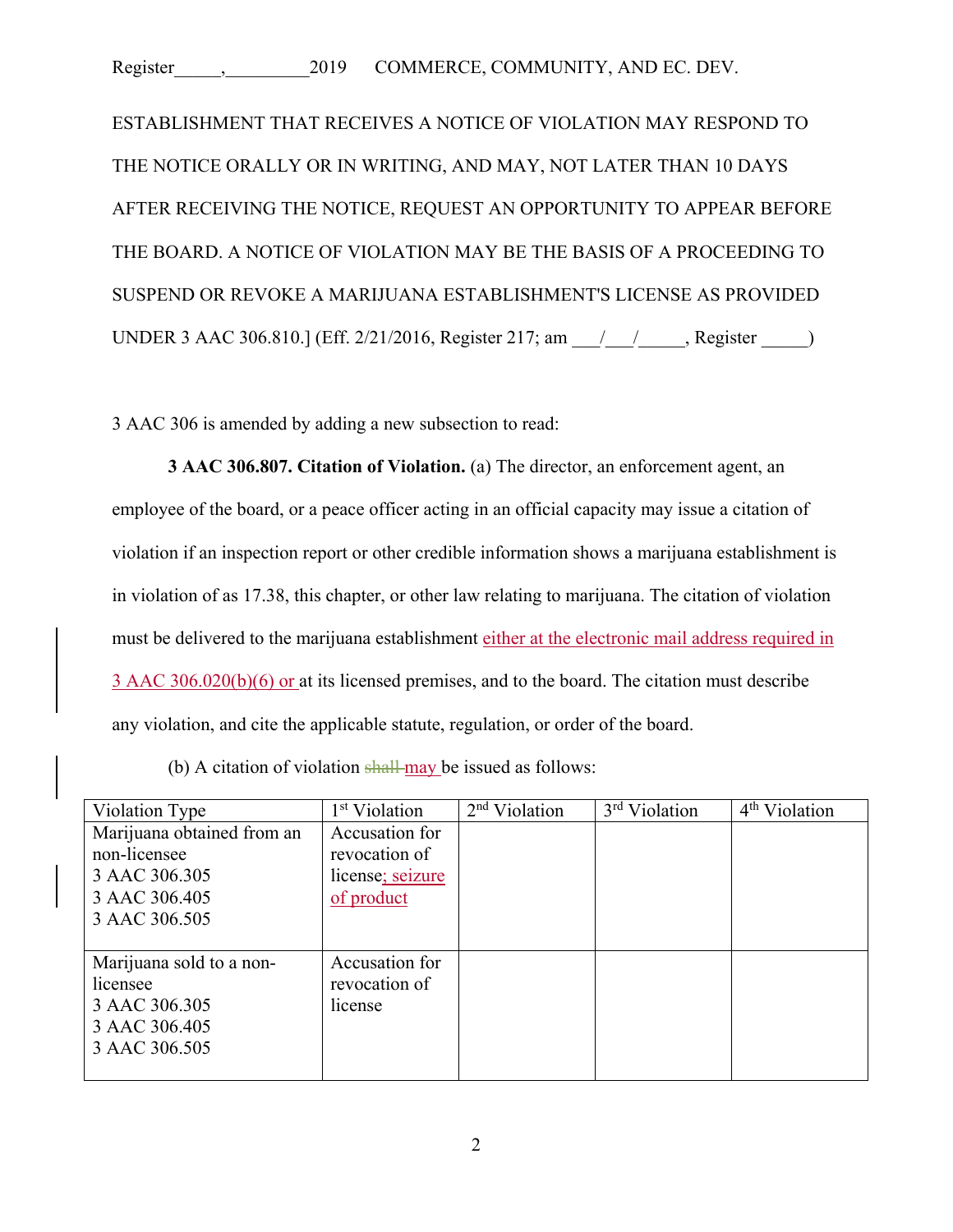| Violation Type              | 1 <sup>st</sup> Violation | $2nd$ Violation | 3 <sup>rd</sup> Violation | 4 <sup>th</sup> Violation |
|-----------------------------|---------------------------|-----------------|---------------------------|---------------------------|
| Sale to minor               | $30$ -day                 | Accusation for  |                           |                           |
| 3 AAC 306.310               | suspension                | revocation of   |                           |                           |
|                             |                           | license         |                           |                           |
| Consumption on licensed     | $10$ -day                 | $30$ -day       | Accusation for            |                           |
| premises                    | suspension or             | suspension      | revocation of             |                           |
| 3 AAC 306.310               | \$15,000                  |                 | license                   |                           |
| 3 AAC 306.405               | monetary fine             |                 |                           |                           |
| 3 AAC 306.510               |                           |                 |                           |                           |
| 3 AAC 306.610               |                           |                 |                           |                           |
|                             |                           |                 |                           |                           |
| Sale of untested marijuana  | $30$ -day                 | Accusation for  |                           |                           |
| 3 AAC 306.340               | suspension                | revocation of   |                           |                           |
|                             |                           | license         |                           |                           |
| Allowing a minor on         | \$5,000                   | \$10,000        | \$30,000                  | Accusation for            |
| premises                    | monetary fine             | monetary fine   | monetary fine             | revocation of             |
| 3 AAC 306.710               |                           |                 |                           | license                   |
|                             |                           |                 |                           |                           |
| Refusal to allow inspection | $30$ -day                 | Accusation for  |                           |                           |
| 3 AAC 306.800               | suspension or             | revocation of   |                           |                           |
|                             | \$30,000                  | license         |                           |                           |
|                             |                           |                 |                           |                           |

|                                                                                                       | 2nd Violation in |                                                                        |                                                                   |
|-------------------------------------------------------------------------------------------------------|------------------|------------------------------------------------------------------------|-------------------------------------------------------------------|
|                                                                                                       | a three-year     |                                                                        | three-year                                                        |
| 1st Violation                                                                                         | window           | window                                                                 | window                                                            |
| Suspension until<br>approval and<br>\$10,000 each<br>monetary fine to<br>transferor and<br>transferee |                  |                                                                        |                                                                   |
| or $$2,500$<br>monetary fine                                                                          |                  | $30$ -day                                                              | Accusation for<br>revocation of<br>license                        |
|                                                                                                       |                  | 5-day suspension  10-day<br>suspension or<br>$$5,000$ monetary<br>fine | 3rd Violation in a 4th Violation in a<br>three-year<br>suspension |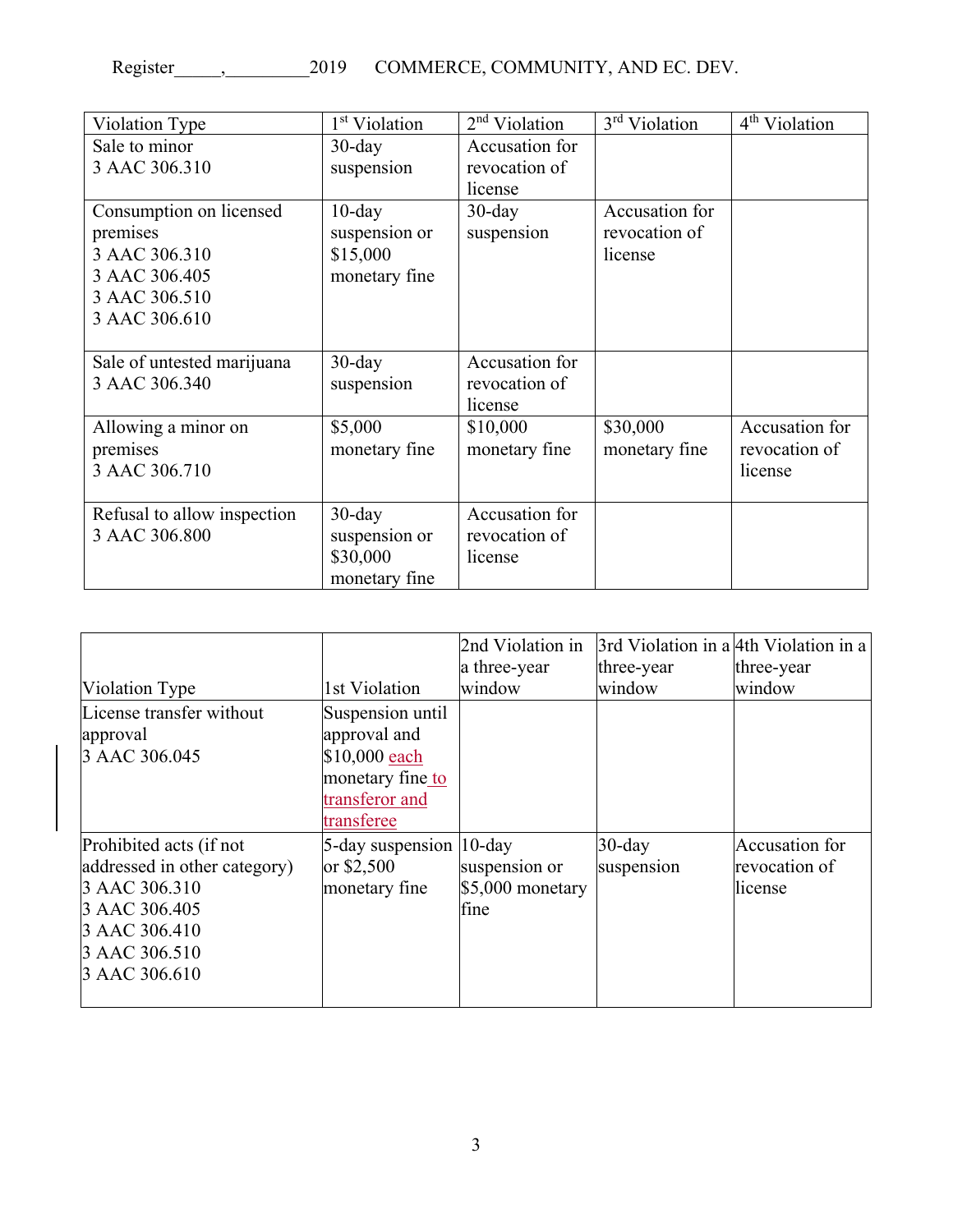|                                                                                                                                                                                                                           |                                                         | 2nd Violation in                          |                                                        | 3rd Violation in a 4th Violation in a             |
|---------------------------------------------------------------------------------------------------------------------------------------------------------------------------------------------------------------------------|---------------------------------------------------------|-------------------------------------------|--------------------------------------------------------|---------------------------------------------------|
|                                                                                                                                                                                                                           |                                                         | a three-year                              | three-year                                             | three-year                                        |
| Violation Type                                                                                                                                                                                                            | 1st Violation                                           | window                                    | window                                                 | window                                            |
| Licensee/employee failure to<br>display marijuana handler<br>permit or ID badge; maintain<br>handler permit on person or<br>premises<br>3 AAC 306.320<br>3 AAC 306.425<br>3 AAC 306.530<br>3 AAC 306.700<br>3 AAC 306.710 | Warning                                                 | \$1,000 monetary<br>fine to licensee      | \$5,000 monetary<br>fine to licensee                   | \$10,000<br>monetary fine to<br>licensee          |
| Unauthorized access in<br>restricted access areas<br>3 AAC 306.325<br>3 AAC 306.430<br>3 AAC 306.535<br>3 AAC 306.710                                                                                                     | 5-day suspension 10-day<br>or \$2,500<br>monetary fine  | suspension or<br>\$5,000 monetary<br>fine | $30$ -day<br>suspension                                | Accusation for<br>revocation of<br>license        |
| Failure to utilize and/or<br>maintain marijuana inventory<br>tracking system<br>3 AAC 306.330<br>3 AAC 306.435<br>3 AAC 306.540<br>3 AAC 306.655<br>3 AAC 306.730                                                         | $$1,000$ monetary<br>fine                               | \$2,500 monetary<br>fine                  | $10$ -day<br>suspension or<br>\$5,000 monetary<br>fine | Accusation for<br>revocation of<br>license        |
| Health and safety standards<br>3 AAC 306.335<br>3 AAC 306.440<br>3 AAC 306.545<br>3 AAC 306.735                                                                                                                           | 5-day suspension  10-day<br>or \$2,500<br>monetary fine | suspension or<br>\$5,000 monetary<br>fine | $30$ -day<br>suspension                                | Accusation for<br>revocation of<br>license        |
| Packaging and labeling<br>violations<br>3 AAC 306.345<br>3 AAC 306.470<br>3 AAC 306.475<br>3 AAC 306.565<br>3 AAC 306.570                                                                                                 | 5-day suspension  10-day<br>or \$2,500<br>monetary fine | suspension or<br>\$5,000 monetary<br>fine | $30$ -day<br>suspension                                | <b>Accusation</b> for<br>revocation of<br>license |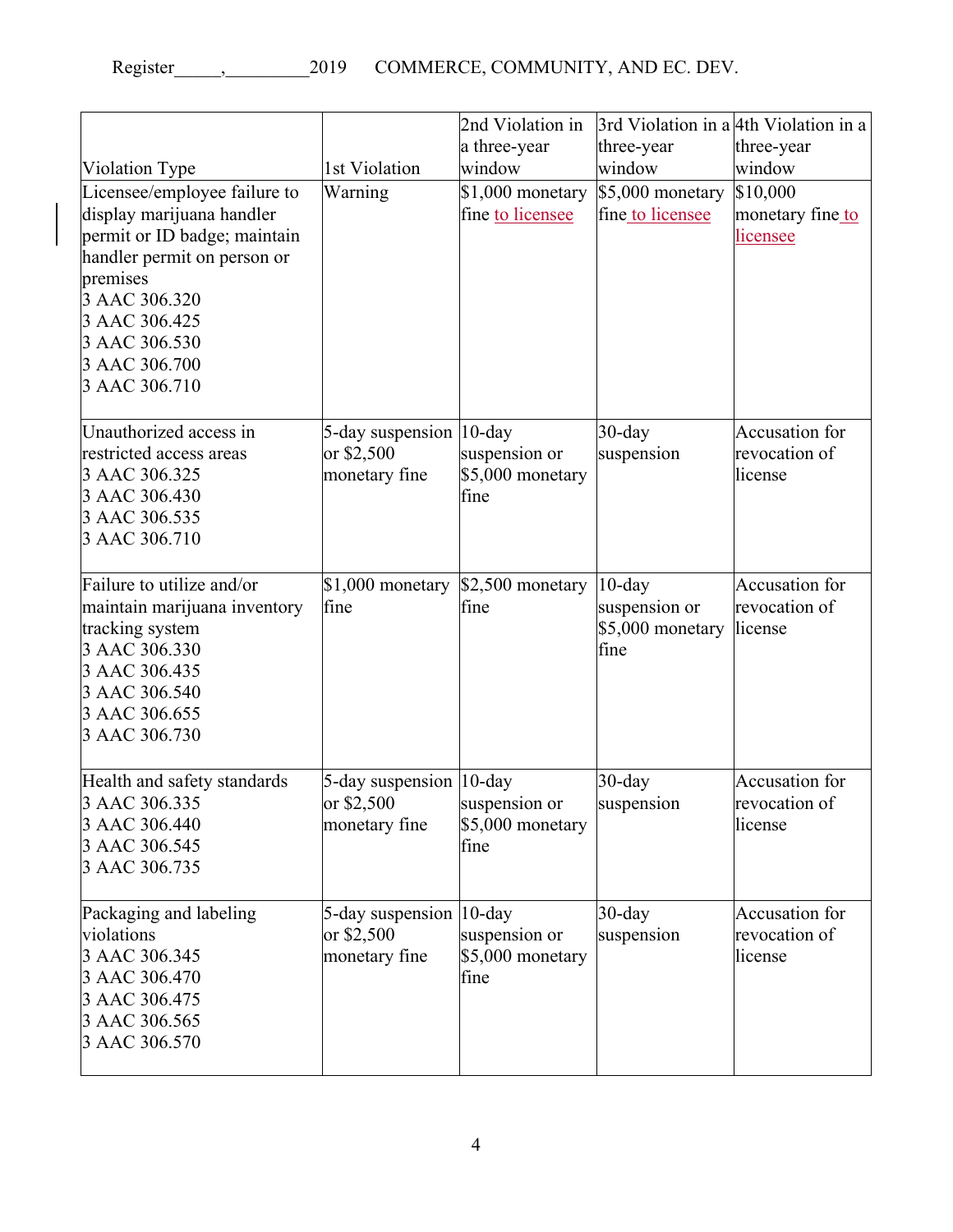|                                                                                      |                                                            | 2nd Violation in                                          | 3rd Violation in a 4th Violation in a                                               |                                                          |
|--------------------------------------------------------------------------------------|------------------------------------------------------------|-----------------------------------------------------------|-------------------------------------------------------------------------------------|----------------------------------------------------------|
|                                                                                      |                                                            | a three-year                                              | three-year                                                                          | three-year                                               |
| Violation Type                                                                       | 1st Violation                                              | window                                                    | window                                                                              | window                                                   |
| Advertising and consumer<br>notice violations<br>3 AAC 306.365<br>3 AAC 306.770      | Warning                                                    | \$5,000 monetary<br>fine                                  | \$10,000<br>monetary fine                                                           | \$15,000<br>monetary fine                                |
| Employment without handler<br>permit<br>3 AAC 306.700                                | 5-day suspension 10-day<br>or \$2,500<br>monetary fine     | suspension or<br>\$5,000 monetary<br>fine                 | $30$ -day<br>suspension                                                             | Accusation for<br>revocation of<br>license               |
| <b>Unapproved operations</b><br>3 AAC 306.703                                        | 5-day suspension<br>or \$2,500<br>monetary fine            | $10$ -day<br>suspension or<br>\$5,000 monetary<br>fine    | $30$ -day<br>suspension                                                             | <b>Accusation for</b><br>revocation of<br><u>license</u> |
| Unauthorized alteration of<br>licensed premises<br>3 AAC 306.705                     | 5-day suspension  10-day<br>or \$2,500<br>monetary fine    | suspension or<br>\$5,000 monetary<br>fine                 | $30$ -day<br>suspension                                                             | Accusation for<br>revocation of<br>license               |
| Visitor failure to display ID<br>badge; be escorted<br>3 AAC 306.710                 | 5-day suspension  10-day<br>or \$2,500<br>monetary fine    | suspension or<br>\$5,000 monetary<br>fine                 | $30$ -day<br>suspension                                                             | Accusation for<br>revocation of<br>license               |
| Failure to maintain security<br>alarm systems and lock<br>standards<br>3 AAC 306.715 | 5-day suspension<br>or \$2,500<br>monetary fine            | $10$ -day<br>suspension or<br>\$5,000 monetary<br>fine    | $30$ -day<br>suspension                                                             | Accusation for<br>revocation of<br>license               |
| Failure to maintain video<br>surveillance system, records<br>3 AAC 306.720           | $510$ -day<br>suspension or<br>\$25,50000<br>monetary fine | $3+0$ -day<br>suspension or<br>\$105,000<br>monetary fine | $30$ -day<br>suspension<br><b>Accusation for</b><br>revocation of<br><u>license</u> | Accusation for<br>revocation of<br>license               |
| Failure to meet marijuana<br>waste disposal requirements<br>3 AAC 306.740            | 5-day suspension 10-day<br>or \$2,500<br>monetary fine     | suspension or<br>\$5,000 monetary<br>fine                 | $30$ -day<br>suspension                                                             | Accusation for<br>revocation of<br>license               |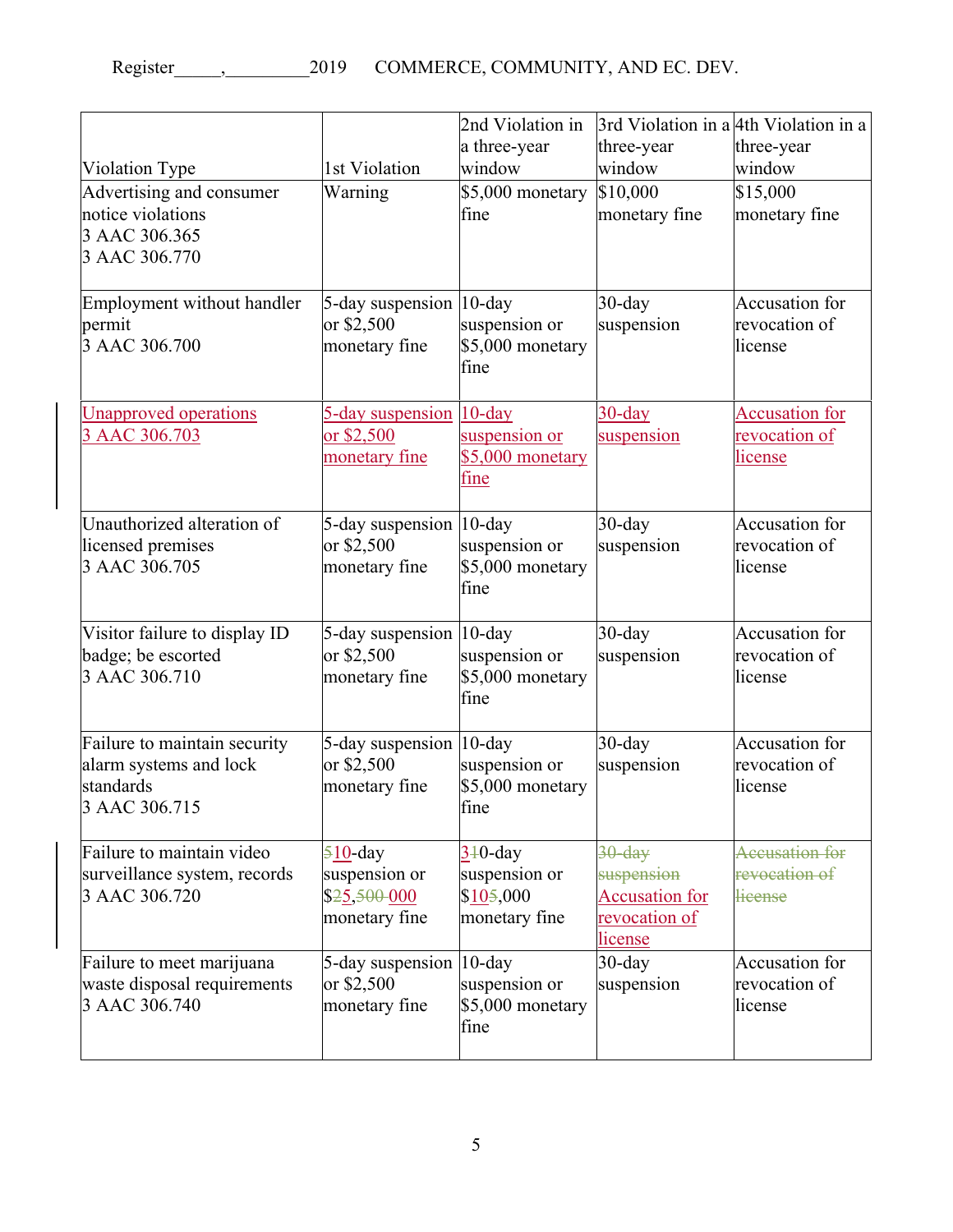|                                                                                                                                  |                                                         | 2nd Violation in                           | 3rd Violation in a 4th Violation in a             |                                                          |
|----------------------------------------------------------------------------------------------------------------------------------|---------------------------------------------------------|--------------------------------------------|---------------------------------------------------|----------------------------------------------------------|
|                                                                                                                                  |                                                         | a three-year                               | three-year                                        | three-year                                               |
| Violation Type                                                                                                                   | 1st Violation                                           | window                                     | window                                            | window                                                   |
| Transportation violations<br>3 AAC 306.750                                                                                       | 5-day suspension 10-day<br>or \$2,500<br>monetary fine  | suspension or<br>\$5,000 monetary<br>fine  | $30$ -day<br>suspension                           | Accusation for<br>revocation of<br>license               |
| Manifest violations                                                                                                              | Warning                                                 | $$1,000$ fine                              | \$5,000 fine                                      | \$15,000 fine                                            |
| Failure to maintain/provide<br>business records<br>3 AAC 306.755                                                                 | 5-day suspension 10-day<br>or \$2,500<br>monetary fine  | suspension or<br>\$5,000 monetary<br>fine  | $30$ -day<br>suspension                           | Accusation for<br>revocation of<br>license               |
| Failure to comply with trade<br>show regulations<br>3 AAC 306.760                                                                | 5-day suspension 10-day<br>or \$2,500<br>monetary fine  | suspension or<br>\$5,000 monetary<br>fine  | <u>30-day</u><br>suspension                       | <b>Accusation for</b><br>revocation of<br><u>license</u> |
| (Retail) Displaying products in<br>a manner visible to the general<br>public from a public right of<br>way<br>AS 17.38.070(a)(1) | \$2,500 monetary<br>fine                                | \$5,000 monetary<br>fine                   | \$10,000<br>monetary fine                         | \$15,000<br>monetary fine                                |
| (Retail) Sales/consumer access<br>outside allowed hours<br>$3$ AAC 306.310(b)(1)                                                 | 5-day suspension  10-day<br>or \$5,000<br>monetary fine | suspension or<br>\$15,000<br>monetary fine | $30$ -day<br>suspension                           | Accusation for<br>revocation of<br>license               |
| (Retail) Marijuana or marijuana 5-day suspension 10-day<br>product given away for free<br>$3$ AAC 306.310(b)(3)                  | or \$1,000<br>monetary fine                             | suspension or<br>\$5,000 monetary<br>fine  | $30$ -day<br>suspension                           | Accusation for<br>revocation of<br>license               |
| (Retail) Failure to check ID<br>3 AAC 306.350                                                                                    | 5-day suspension 30-day                                 | suspension                                 | <b>Accusation</b> for<br>revocation of<br>license |                                                          |
| (Retail) Sales in excess of limit 10-day<br>on quantity sold<br>3 AAC 306.355                                                    | suspension or<br>\$5,000 monetary<br>fine               | $30$ -day<br>suspension                    | Accusation for<br>revocation of<br>license        |                                                          |

 $\begin{array}{c} \rule{0pt}{2.5ex} \rule{0pt}{2.5ex} \rule{0pt}{2.5ex} \rule{0pt}{2.5ex} \rule{0pt}{2.5ex} \rule{0pt}{2.5ex} \rule{0pt}{2.5ex} \rule{0pt}{2.5ex} \rule{0pt}{2.5ex} \rule{0pt}{2.5ex} \rule{0pt}{2.5ex} \rule{0pt}{2.5ex} \rule{0pt}{2.5ex} \rule{0pt}{2.5ex} \rule{0pt}{2.5ex} \rule{0pt}{2.5ex} \rule{0pt}{2.5ex} \rule{0pt}{2.5ex} \rule{0pt}{2.5ex} \rule{0$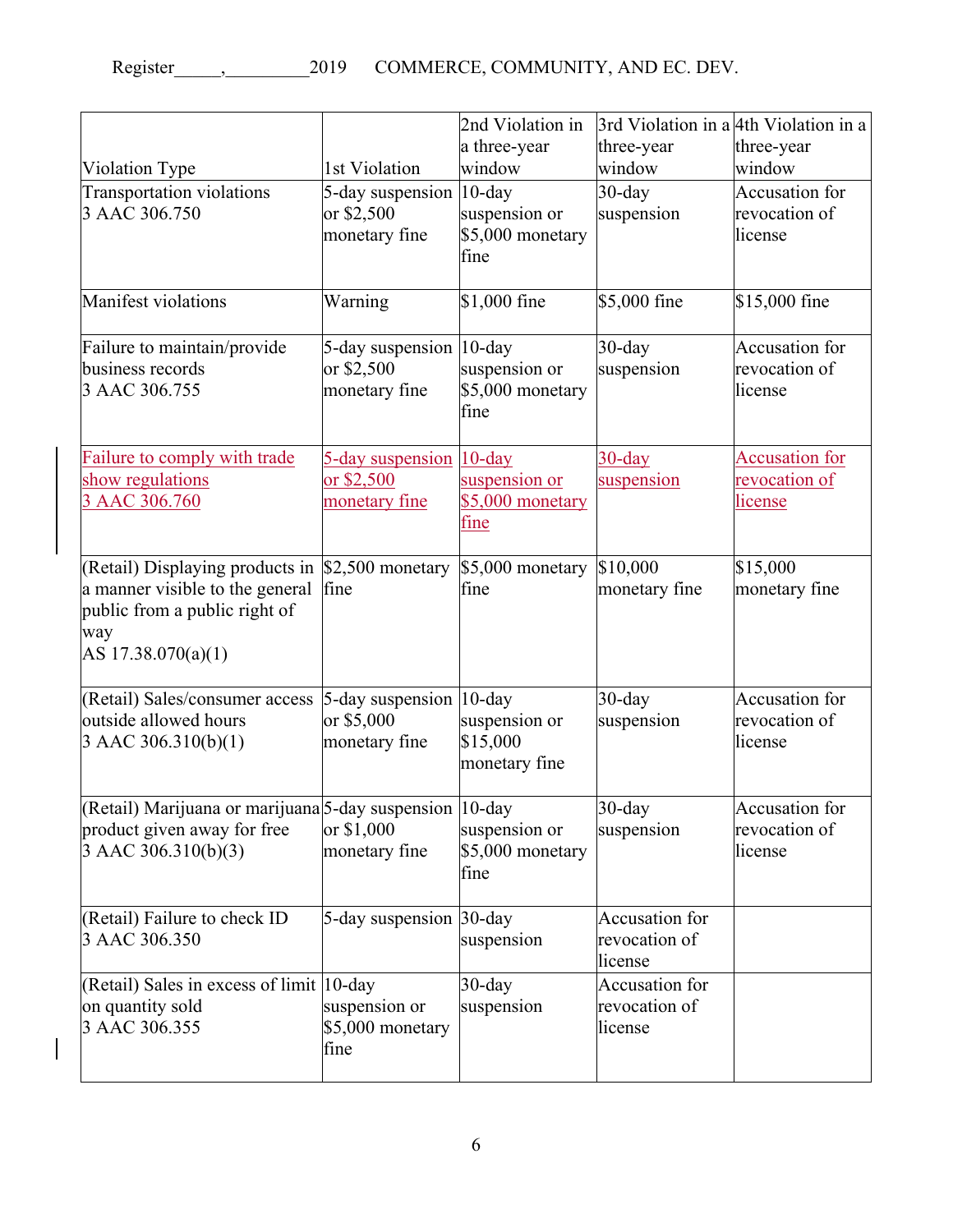|                                            |                         | 2nd Violation in               | 3rd Violation in a 4th Violation in a |                       |
|--------------------------------------------|-------------------------|--------------------------------|---------------------------------------|-----------------------|
|                                            |                         | a three-year                   | three-year                            | three-year            |
| Violation Type                             | 1st Violation           | window                         | window                                | window                |
| (Retail) Failure to comply with            | 5-day suspension        | $10$ -day                      | $30$ -day                             | <b>Accusation</b> for |
| onsite consumption                         | of endorsement          | suspension of                  | suspension of                         | revocation of         |
| endorsement requirements                   | or \$1,000              | endorsement or                 | endorsement                           | onsite                |
| 3 AAC 306.370                              | monetary fine           | \$5,000 monetary               |                                       | consumption           |
|                                            |                         | <u>fine</u>                    |                                       | endorsement           |
| Cultivation) Odor detectable               | \$500 monetary          | $$1,000$ monetary              | \$5,000 monetary                      | <b>Accusation for</b> |
| outside facility                           | fine                    | fine                           | fine                                  | revocation of         |
| 3 AAC 306.430(c)(2)                        |                         |                                |                                       | license               |
|                                            |                         |                                |                                       |                       |
| Failure to maintain                        | 5-day suspension 10-day |                                | $30$ -day                             | Accusation for        |
| standardized scale requirements or \$2,500 |                         | suspension or                  | suspension                            | revocation of         |
| 3 AAC 306.445                              | monetary fine           | \$5,000 monetary               |                                       | license               |
| 3 AAC 306.745                              |                         | fine                           |                                       |                       |
| Required laboratory testing                | $10$ -day               | $30$ -day                      | Accusation for                        |                       |
| 3 AAC 306.455                              | suspension or           | suspension or                  | revocation of                         |                       |
| 3 AAC 306.550                              | \$5,000 monetary        | \$15,000                       | license                               |                       |
|                                            | fine                    | monetary fine                  |                                       |                       |
|                                            |                         |                                |                                       |                       |
| Samples and quality control                | Warning                 | 5-day suspension 10-day        |                                       | $30$ -day             |
| 3 AAC 306.460                              |                         | or \$2,500                     | suspension or                         | suspension            |
| 3 AAC 306.557                              |                         | monetary fine                  | \$5,000 monetary                      |                       |
|                                            |                         |                                | fine                                  |                       |
| (Manufacturing) Unauthorized               | $510$ -day              | $10$ -day                      | $30$ -day                             | <b>Accusation for</b> |
| production methods $\Theta$ <b>F</b>       | suspension or           | suspension or                  | suspension and                        | revocation of         |
| unapproved products                        | \$2,500\$5,000          | \$5,000 monetary               | seizure of product license            |                       |
| 3 AAC 306.525                              | monetary fine,          | fine, and seizure              | <b>Accusation for</b>                 |                       |
| 3 AAC 306.555                              | and seizure of          | of product30-day revocation of |                                       |                       |
|                                            | product                 | suspension and                 | license and                           |                       |
|                                            |                         |                                | seizure of product seizure of product |                       |
| (Manufacturing) Unapproved                 | 5-day suspension 10-day |                                | $30$ -day                             | <b>Accusation for</b> |
| products                                   | or \$2,500              | suspension or                  | suspension and                        | revocation of         |
| 3 AAC 306.525                              | monetary fine,          | \$5,000 monetary               | seizure of product license and        |                       |
| 3 AAC 306.555                              | and seizure of          | fine, and seizure              |                                       | seizure of product    |
|                                            | product                 | of product                     |                                       |                       |
|                                            |                         |                                |                                       |                       |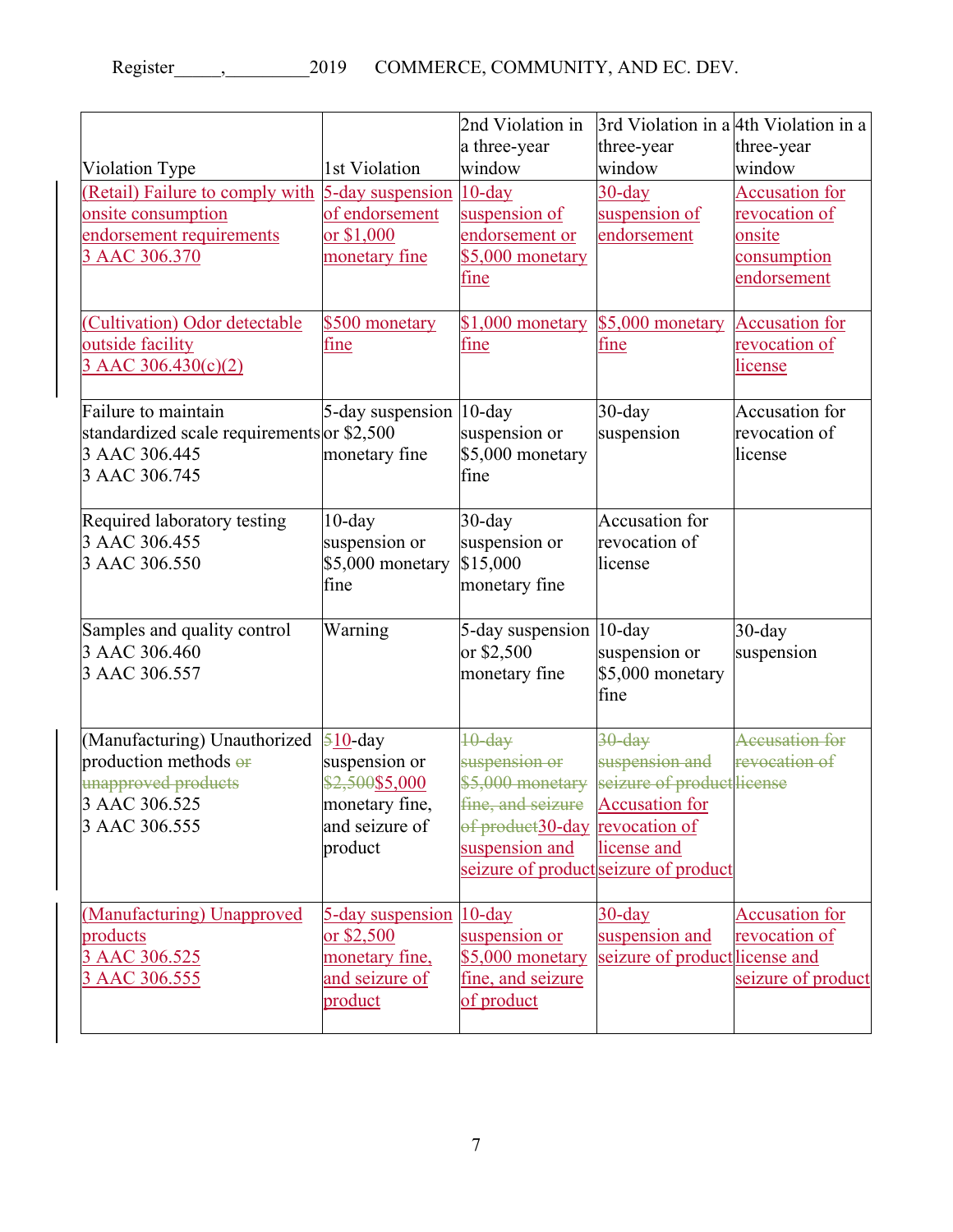| Violation Type                                                                  | 1st Violation                                            | 2nd Violation in<br>a three-year<br>window              | 3rd Violation in a 4th Violation in a<br>three-year<br>window | three-year<br>window                       |
|---------------------------------------------------------------------------------|----------------------------------------------------------|---------------------------------------------------------|---------------------------------------------------------------|--------------------------------------------|
| (Manufacturing) Exceeding<br>potency limits<br>3 AAC 306.560                    | 5-day suspension<br>or $$2,500$<br>monetary fine         | $10$ -day<br>suspension or<br>\$5,000 monetary<br>fine  | $30$ -day<br>suspension                                       | Accusation for<br>revocation of<br>license |
| Retest or transfer of failed<br>material without authorization<br>3 AAC 306.660 | 5-day suspension<br>or \$5,000<br>monetary fine          | $10$ -day<br>suspension or<br>\$15,000<br>monetary fine | $30$ -day<br>suspension                                       | Accusation for<br>revocation of<br>license |
| Operating with suspended<br>license                                             | <b>Accusation for</b><br><u>revocation of</u><br>license |                                                         |                                                               |                                            |

(c) A marijuana establishment that receives a citation of violation shall, not later than 10 days after receiving the citation,

(1) appeal the citation to the board by submitting a written request to the director;

the appeal shall be presented to the board at the next available meeting except that if product is

seized, an appeal shall be heard by the board in accordance with 3 AAC 306.830(b); or

(2) respond to the notice in writing, including information indicating whether a suspension or monetary fine is chosen when such choice is available, except that a marijuana cultivation facility shall always pay the monetary fine; a monetary fine shall be submitted with the response; the director shall determine the time of the suspension period.

(d) A citation of violation may be the basis of a proceeding to suspend or revoke a marijuana establishment's license or endorsement as provided under 3 AAC 306.810. (Eff.

 $\frac{1}{2}$  /  $\frac{1}{2}$ , Register  $\frac{1}{2}$ 

3 AAC 306.810 is amended to read: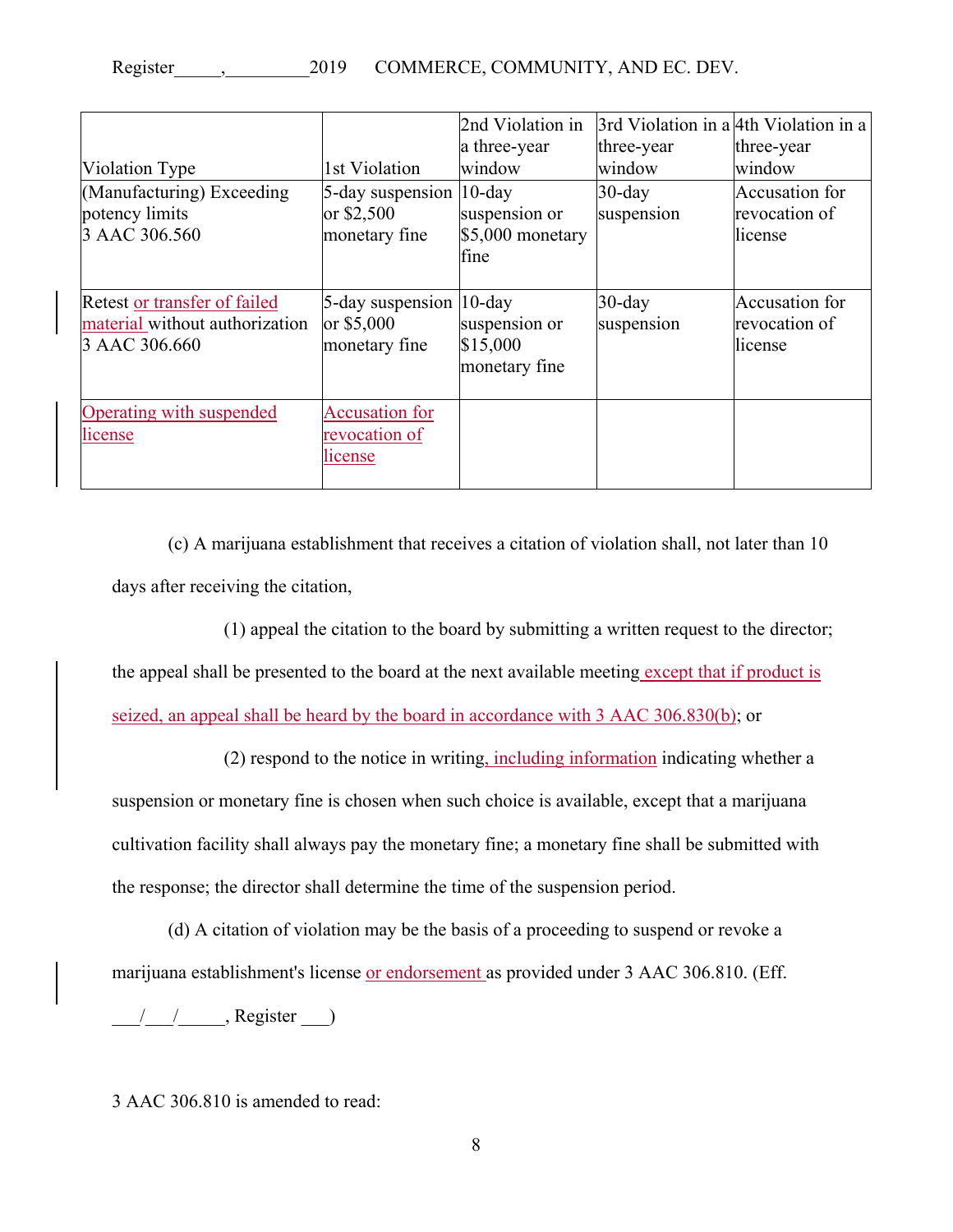**3 AAC 306.810. Suspension or revocation of license or endorsement.** (a) The board will suspend or revoke a marijuana establishment license **or endorsement** issued under this chapter if any licensee is convicted of a felony or of a crime listed in 3 AAC 306.010(d)(2) or (3), or if the board becomes aware that a licensee did not disclose a previous felony conviction or a conviction of a crime listed in 3 AAC 306.010(d)(2) or (3).

(b) The board may suspend or revoke a license **or endorsement** issued under this chapter, refuse to renew a license, or impose a civil fine, if the board finds that a licensee for any marijuana establishment

(1) misrepresented a material fact on an application for a marijuana establishment license **or endorsement**, or an affidavit, report, or signed statement under AS 17.38 or this chapter; [OR]

(2) is following any practice or procedure that is contrary to the best interests of the public, including

(A) using any process not approved by the board for extracting or manufacturing marijuana concentrate or products; [OR]

(B) selling or distributing any marijuana concentrate or product that has not been approved by the board; **or**

**(C) selling or distributing any marijuana or marijuana product that has not been tested as required by this chapter;** 

(3) failed, within a reasonable time after receiving a **citation** [NOTICE] of violation from the director, to correct any defect that is the subject of the **citation** [NOTICE] of violation of

(A) AS 17.38 or this chapter;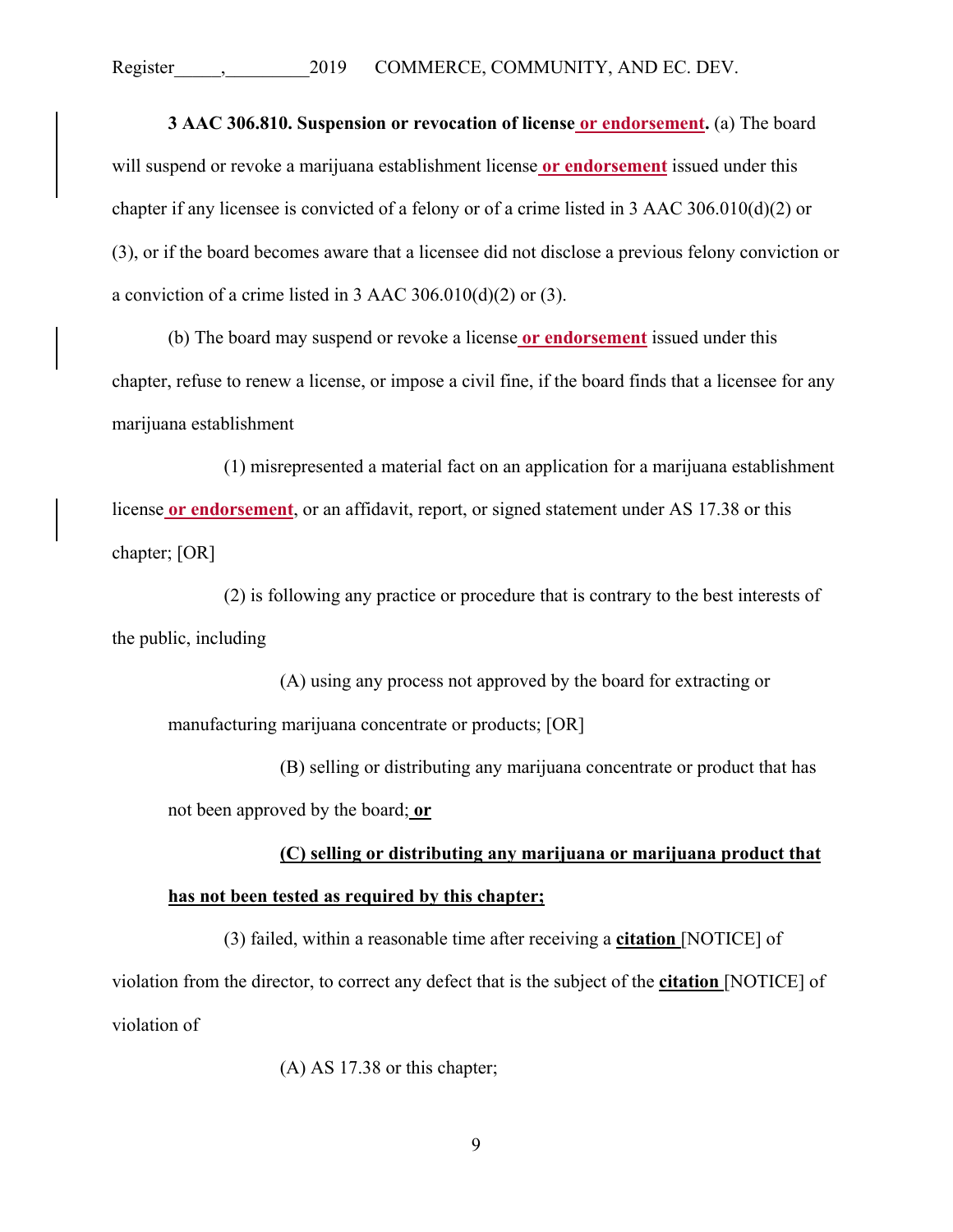(B) a condition or restriction imposed by the board; or

(C) other applicable law;

(4) **violated or** knowingly allowed an employee or agent to violate AS 17.38, this chapter, or a condition or restriction imposed by the board;

(5) failed to comply with any applicable public health, fire, safety, **labor,** or tax statute, ordinance, regulation, or other law in the state; or

(6) used the licensed premises for an illegal purpose including gambling, possession or use of narcotics other than marijuana, prostitution, or sex trafficking.

(c) A local government may notify the director if it obtains evidence that a marijuana establishment has violated a provision of AS 17.38, this chapter, or a condition or restriction the board has imposed on the marijuana establishment. Unless the board finds that the local government's notice is arbitrary, capricious, and unreasonable, the director shall prepare the notice and supporting evidence as an accusation against the marijuana establishment under AS 44.62.360, and conduct proceedings to resolve the matter as described under 3 AAC 306.820.

**(d) When indicated in 3 AAC 306.807 and without appeal, a license or endorsement will be suspended without specific board action.** (Eff. 2/21/2016, Register 217; am

 $\frac{1}{2}$   $\frac{1}{2}$ , Register  $\frac{1}{2}$ 

3 AAC 306.820 is amended to read:

**3 AAC 306.820. Procedure for action on license or endorsement suspension or revocation. Except for suspensions set forth by 3 AAC 306.807, a**[A] proceeding to suspend or revoke a license **or endorsement** must be initiated by service of an accusation on the marijuana establishment in compliance with AS 44.62.360 and 44.62.380, and conducted in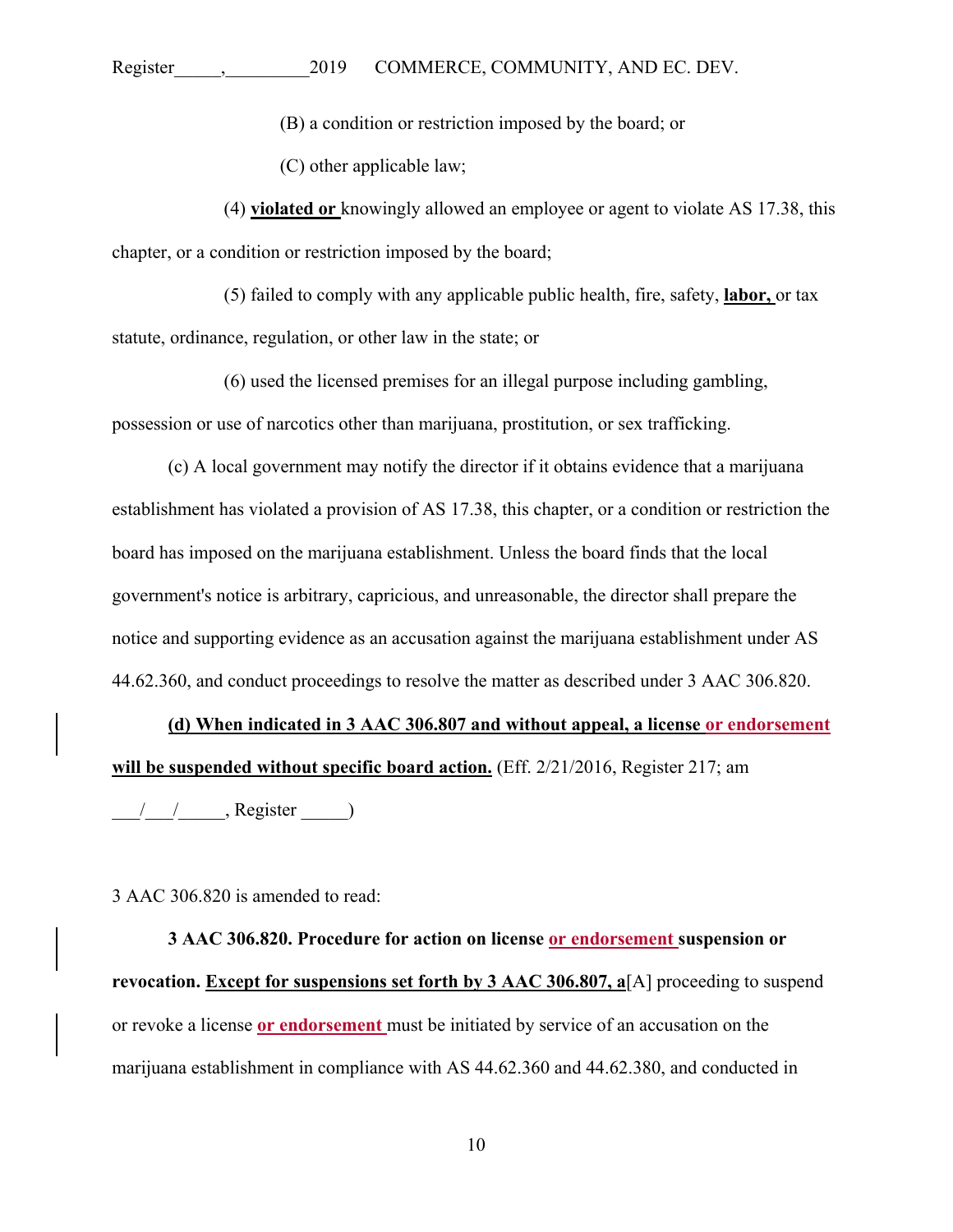compliance with AS 44.62.330 - 44.62.630. The accusation must be served at the address of the licensed premises, or at the address of the licensee who is responsible for management and compliance with laws as listed in the marijuana establishment license application in compliance with 3 AAC 306.020(b)(5). The marijuana establishment is entitled to a hearing as provided under AS 44.62.390. (Eff. 2/21/2016, Register 217; am \_\_\_/\_\_\_\_/\_\_\_\_, Register \_\_\_\_\_)

3 AAC 306.830 is amended to read:

**3 AAC 306.830. Seizure of marijuana or marijuana product.** (a) The director, an enforcement agent, an employee of the board, or a peace officer acting in an official capacity, may seize marijuana or any marijuana product from a licensed or previously licensed marijuana establishment if the marijuana establishment has

(1) any marijuana or marijuana product not properly logged into the marijuana establishment's marijuana inventory tracking system;

(2) any adulterated marijuana food or drink product prohibited under 3 AAC 306.510(a)(4);

(3) any marijuana or marijuana product that is not properly packaged and labeled as provided in

(A) 3 AAC 306.470 and 3 AAC 306.475; or

(B) 3 AAC 306.565 and 3 AAC 306.570; [OR]

(4) not renewed its license as required under 3 AAC 306.035;

**(4) any marijuana or marijuana product that has not been tested as required by this chapter; or** 

#### **(5) had its license revoked by the board under 3 AAC 306.810.**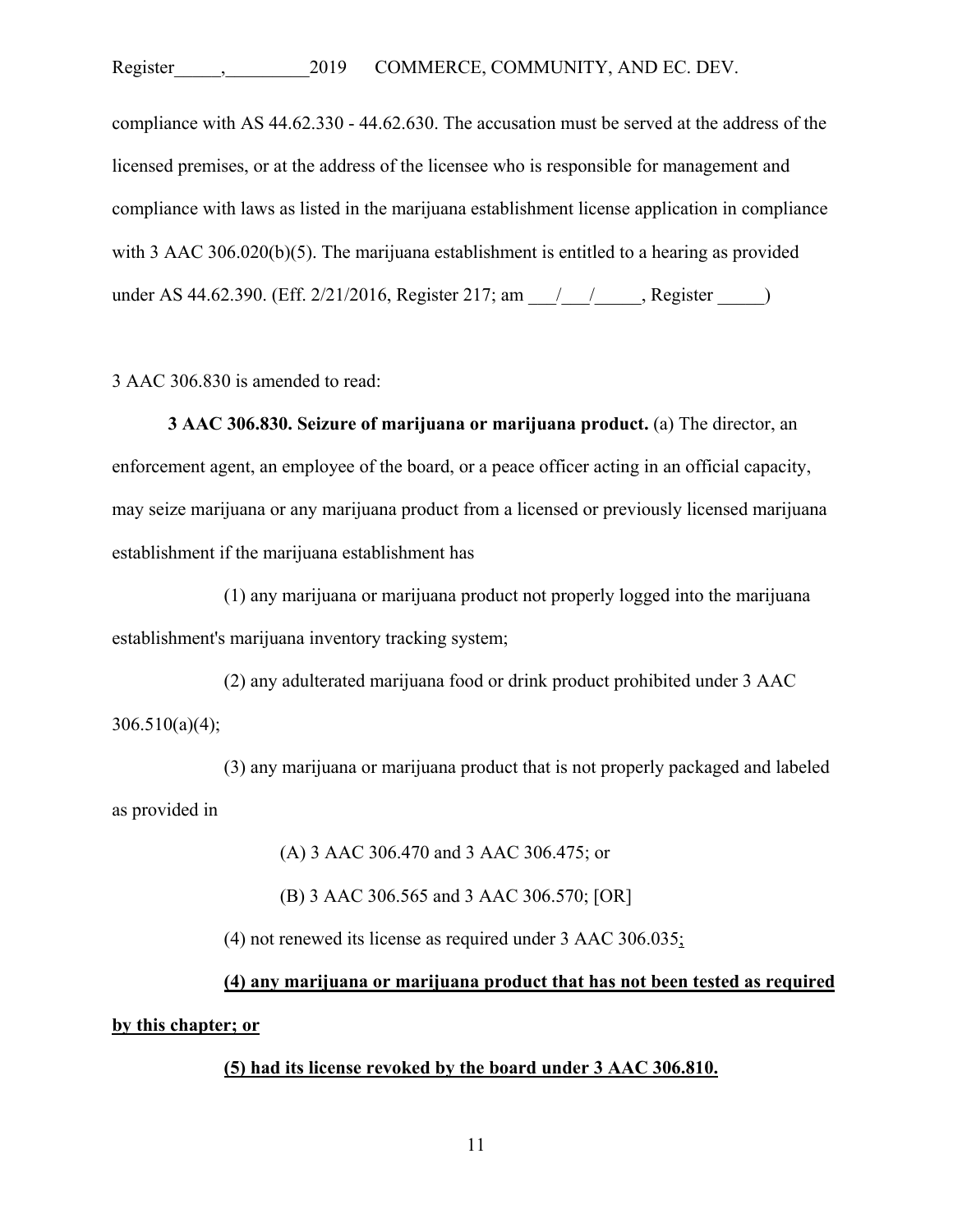(b) If the director, an enforcement agent, an employee of the board, or a peace officer acting in an official capacity seizes marijuana or a marijuana product under this section, the director shall update the marijuana inventory control tracking system to reflect the seizure and ensure that the seized items are stored in a reasonable manner **at the expense of the licensee**. **Except for seizures authorized by 3 AAC 306.807 that are not appealed, the**[THE] director shall immediately give the marijuana establishment from which the marijuana or marijuana product was seized notice of the reasons for the seizure and the time and place of a hearing before the board. Unless the marijuana establishment from which the marijuana or marijuana product was seized requests a delay, the hearing will be held not later than 10 days after the director gives notice of the reasons for seizure and the scheduled hearing. If the seizure occurs in connection with a summary suspension under 3 AAC 306.825, the hearing will be combined with a hearing on the summary suspension.

(c) If the marijuana establishment from which the marijuana or marijuana product was seized does not request or participate in a hearing under this section, or if after a hearing the board finds that seizure of the marijuana or marijuana product was justified, the marijuana or marijuana product will be destroyed by burning, crushing, or mixing with other material to make the marijuana or marijuana product unusable as provided in 3 AAC 306.740.

(d) If a seizure under this section is of marijuana plants in place in a licensed standard or limited marijuana cultivation facility, the seizure order may direct the marijuana cultivation facility to continue care of the plants until the hearing, but prohibit any transfer, sale, or other commercial activity related to the plants. (Eff.  $2/21/2016$ , Register 217; am  $\frac{1}{\sqrt{2}}$ , Register \_\_\_\_\_)